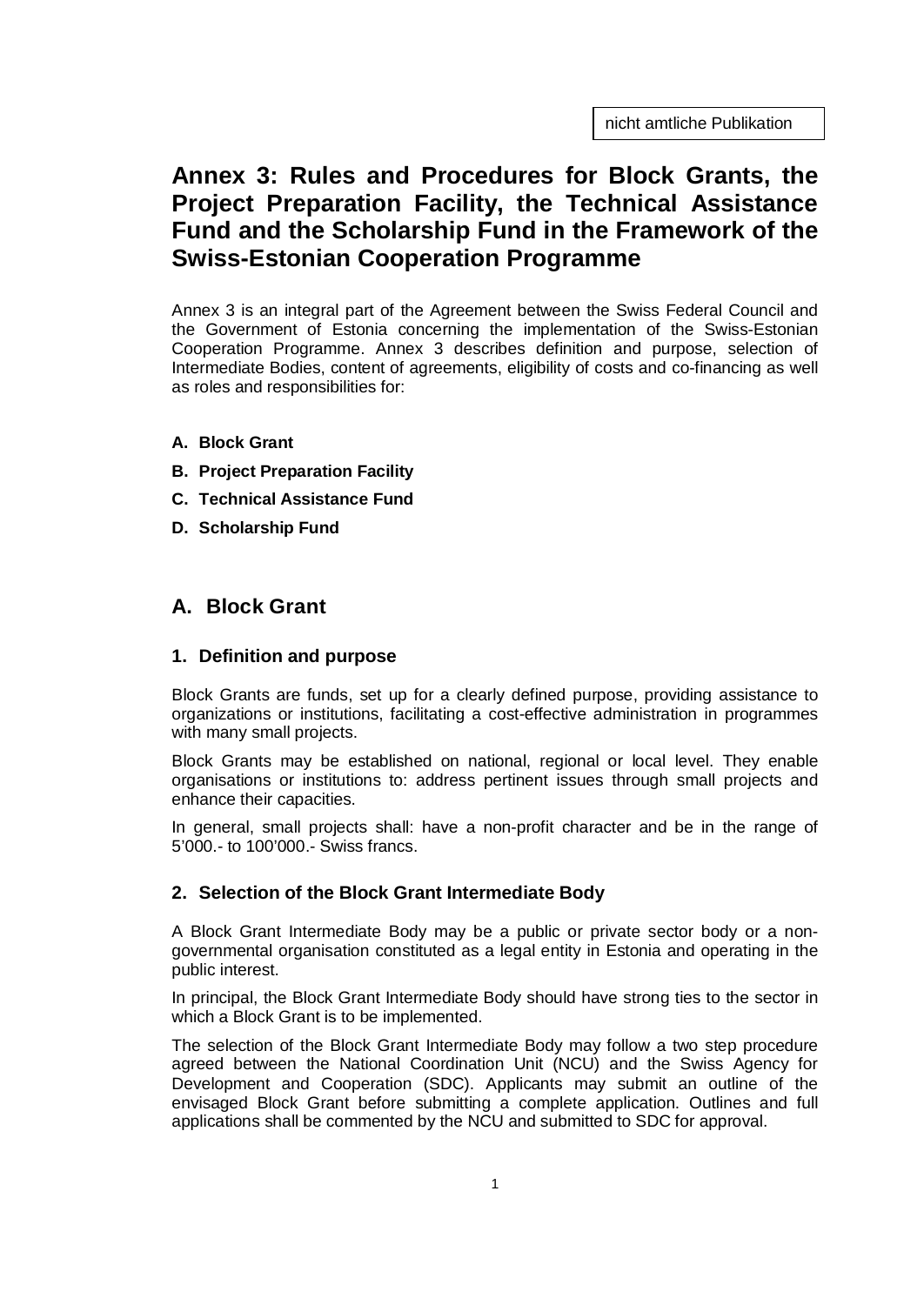SDC shall assess whether a proposed Block Grant Intermediate Body is suitable for granting assistance and whether the suggested implementation set-up is adequate. Based on the assessment, SDC shall provide feedback to the NCU and the Block Grant Intermediate Body and shall decide on the financing of the Block Grant.

## **3. Block Grant Agreement**

For each Block Grant, an agreement shall be prepared by the NCU based on a standard Block Grant Agreement provided by SDC. The Block Grant Agreement shall be signed by the NCU, SDC and the selected Block Grant Intermediate Body. The content of the Block Grant Agreement shall include i.a.:

- Objectives of the Block Grant;
- Organisational structure, roles and responsibilities (incl. constitution of a steering and small project approval committee);
- Procedures for the assessment and selection of small projects (incl. selection criteria);
- Co-financing rules and procedures;
- Implementation schedule:
- Budget and financial planning (incl. management costs);
- Disbursement and audit procedures;
- Monitoring and steering;
- Reporting:
- Publicity measures.

## **4. Eligibility of costs and co-financing**

Eligible costs for the management and administration of the Block Grant shall be defined in the Block Grant Agreement.

Small projects implemented by the Block Grant Intermediate Body on its own are not eligible for funding by the Block Grant.

The Block Grant's contribution to small projects shall be determined on a case-by-case basis and may reach up to 100%.

Support by the Block Grant shall not replace subsidised facilities and bank loans.

## **5. Roles and Responsibilities**

#### **Roles and responsibilities of the NCU include:**

- Propose the establishment of Block Grants:
- Ensure the establishment of Block Grants including invitation or call for proposals, Block Grant Intermediate Body pre-selection, preparation of agreement;
- Ensure the supervision of Block Grants by establishing adequate monitoring, steering and auditing systems;
- Establish financial control mechanisms;
- Nominate a representative in the steering and small project approval committee;
- Control the efficient and effective use of the Block Grants;
- Ensure regular reporting to SDC on the implementation progress of Block Grants, as well as ensure immediate reporting in case of any irregularities;
- Ensure auditing and follow-up to audit recommendations;
- Ensure inclusion of the Block Grants in the general publicity on the Contribution.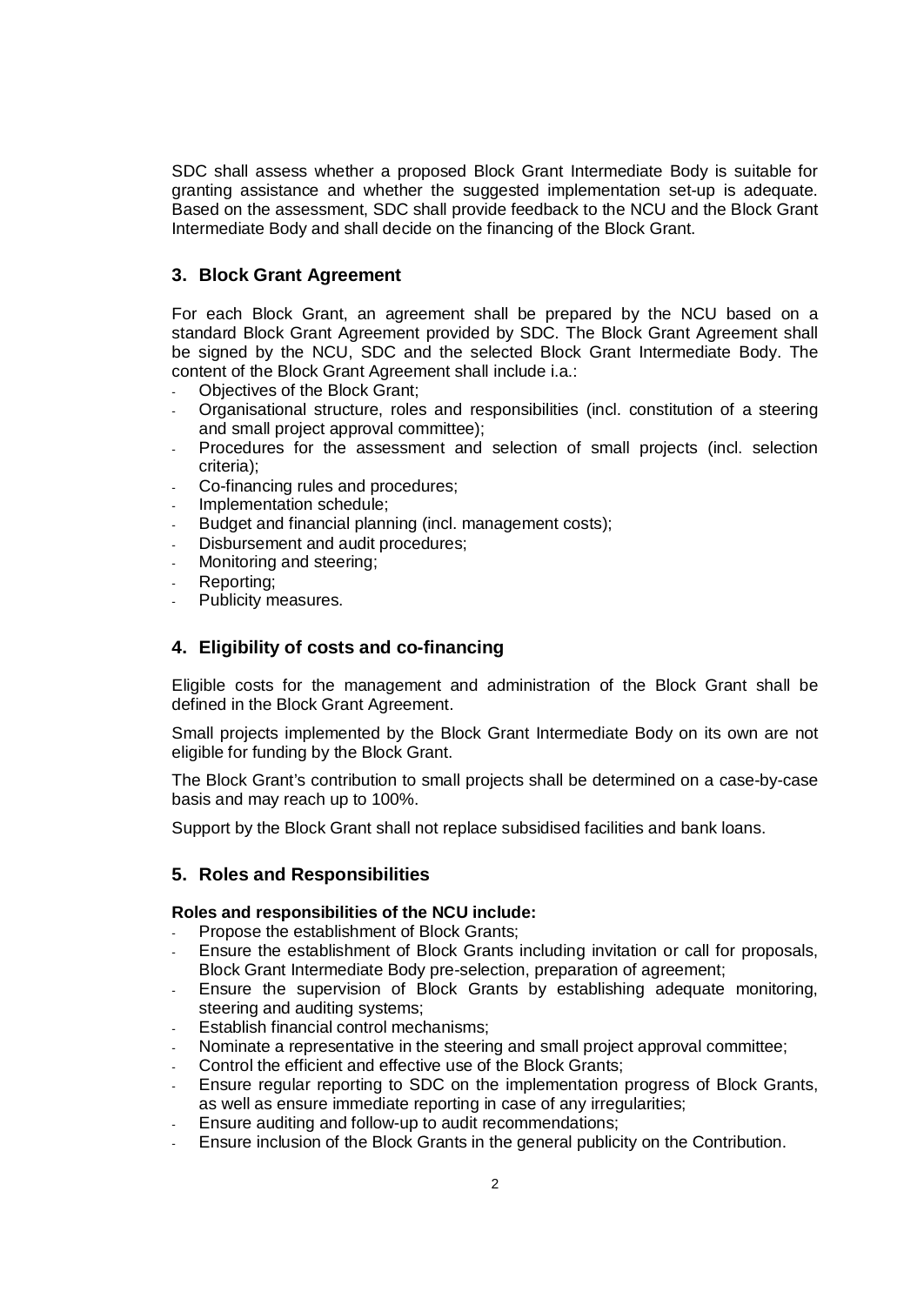#### **Roles and responsibilities of the Block Grant Intermediate Body include:**

- Overall management of the Block Grant;
- Establish a steering and small project approval committee and act as its secretary;
- Establish an adequate financial and operational controlling system for small project implementation;
- Call for and collect proposals for small projects, review compliance with the proposal requirements and establish selection recommendations;
- Establish contracting arrangements with the organisations and institutions implementing the small projects;
- Apply controlling systems and intervene if required. Inform the NCU on irregularities immediately;
- Report to the NCU. Reporting includes at least an annual progress report and financial reports;
- Publicity on the Block Grant implementation.

#### **Roles and responsibilities of the steering and small project approval committee include:**

- Select small projects for implementation;
- Discuss progress reports;
- Review and adapt small project selection criteria.

#### **Roles and responsibilities of SDC include:**

- Approve in principle the establishment of Block Grants;
- Provide feedback on outlines for Block Grants;
- Decide on the financing of Block Grants;
- Nominate a representative or an observer in the steering and small project approval committee;
- Monitor implementation progress on a general level;
- Assess and discuss implementation progress with the NCU based on annual reporting by the NCU.

Roles and responsibilities may periodically be reviewed. A first review shall take place during the first annual meeting of the Parties.

## **B. Project Preparation Facility**

#### **1. Definition and purpose**

A "Project Preparation Facility" provides financial support for the preparation of the Final Project Proposals (e.g. feasibility studies, environmental impact assessments, etc.).

## **2. Request and approval procedures**

A request for financial support within the Project Preparation Facility must be part of the Project outline (cf. Annex 2, Chapter 2.1).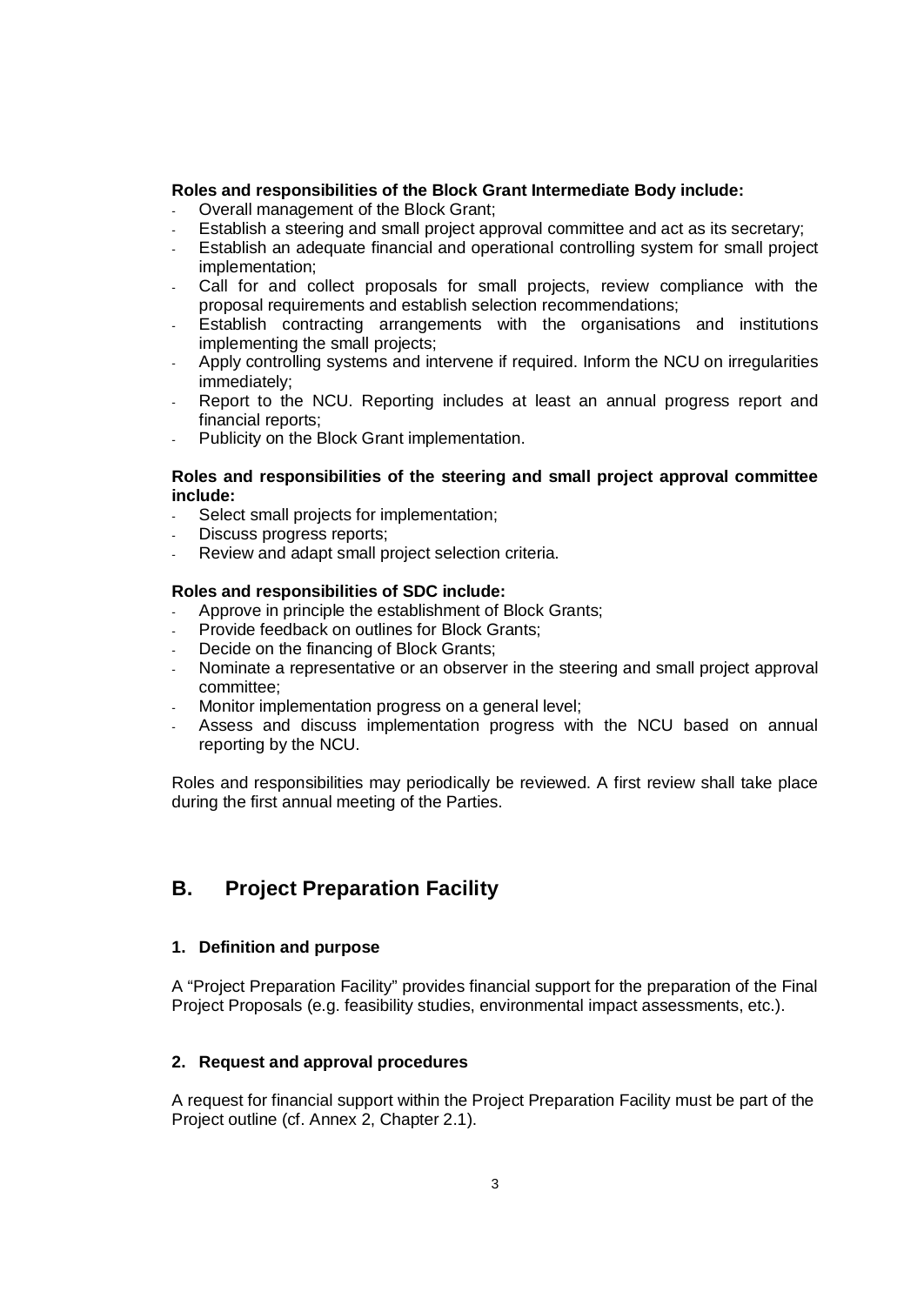SDC or SECO shall assess whether the requested assistance for project preparation is suitable for financial support.

The decision on the provision for financial support for the project preparation is part of the final decision by Switzerland on the Project outline.

#### **3. Management of the Project Preparation Facility**

The Intermediate Body of the Project Preparation Facility is the NCU.

### **4. Project Preparation Facility Agreement**

The Project Preparation Facility Agreement shall be prepared and signed by the NCU on the Estonian side and by SDC / SECO on the Swiss side. The content of the Project Preparation Facility Agreement shall include i.a.:

- Objectives of the Project Preparation Facility;
- Roles and responsibilities;
- Detailed listing of costs eligible for financing;
- Co-financing;
- Audit procedures, monitoring and reporting.

#### **5. Co-financing**

Financial means provided by the Project Preparation Facility require a minimum cofinancing of 15% by the recipient or any third party. The co-financing rate shall be determined on a case-by-case basis.

## **C. Technical Assistance Fund**

#### **1. Definition and purpose**

A Technical Assistance Fund may be established to contribute to some additional costs incurred by Estonia for the efficient and effective implementation of the Contribution.

#### **2. Eligible costs**

Costs incurred by the Estonian authorities for the management, implementation, monitoring and control of the Contribution are in general not eligible for financing. However, some costs incurred by the Estonian authorities for tasks performed additionally and exclusively for the implementation of the Contribution are eligible for financing, if they belong to one of the following categories:

- a) Costs of the committees established in the framework of the Swiss-Estonian Cooperation Programme as defined in the Technical Assistance Fund Agreement;
- b) Training for potential Executing Agencies with the objective to prepare them for the Swiss-Estonian Cooperation Programme;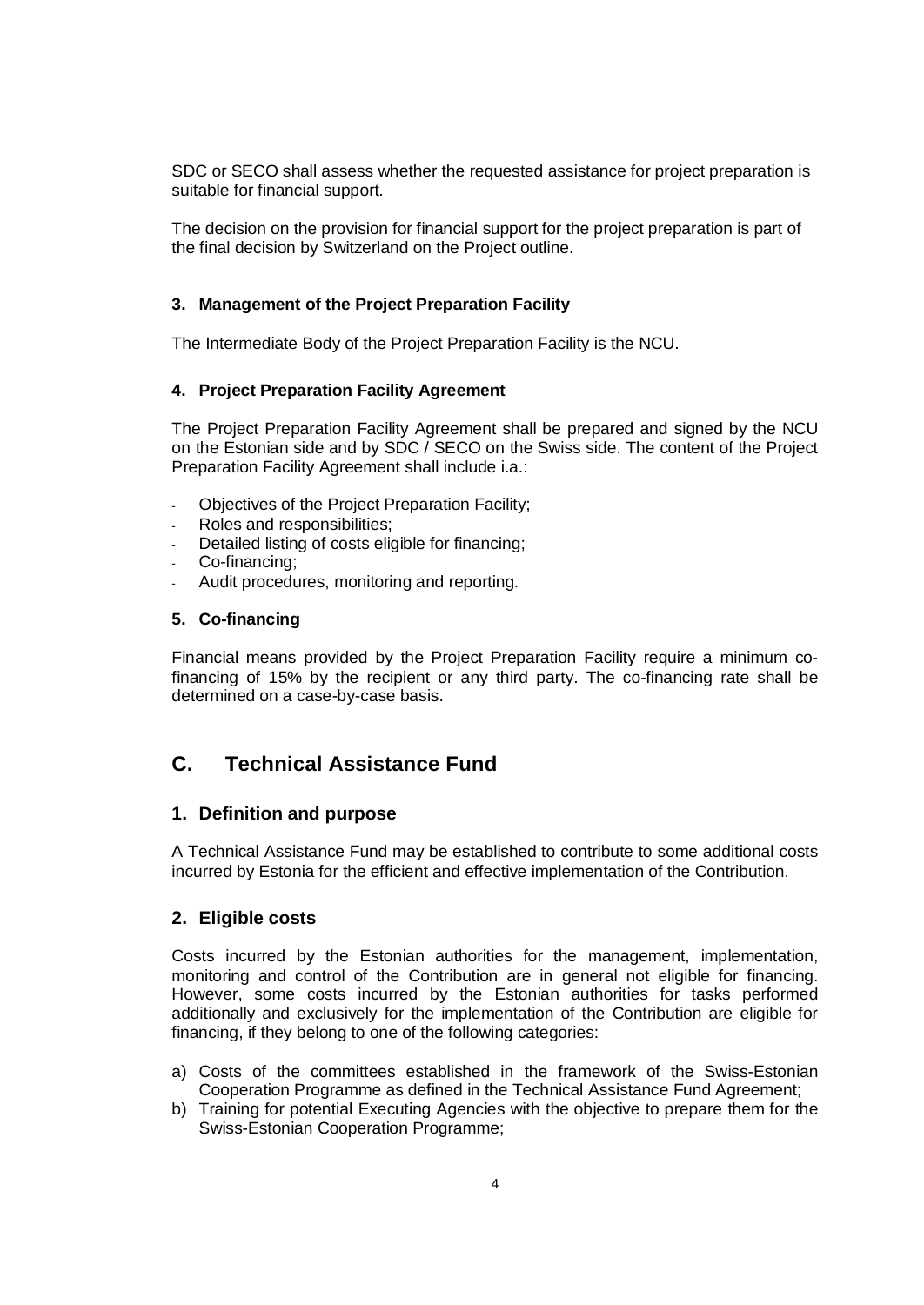- c) Hiring of consultants for the review of Project proposals addressed to the NCU and the preparation of financing requests to Switzerland;
- d) Hiring of consultants for the monitoring and for the review of Projects financed by the Contribution and of the overall Swiss-Estonian Cooperation Programme;
- e) Audits and on the spot checks of operations related to the Contribution, where this relates to activities above and beyond the normal obligations of Estonia;
- f) Publicity measures related to the Contribution;
- g) Costs for the participation in meetings with Swiss authorities held outside of Estonia;
- h) Translation costs of the NCU and Intermediate Bodies at the level of the management of the Swiss Contribution;
- i) Additional equipment, including software, specifically procured for the implementation of the Contribution.

## **3. Intermediate Body for the Technical Assistance Fund**

The Intermediate Body of the Technical Assistance Fund is the NCU.

## **4. Technical Assistance Fund Agreement**

The Technical Assistance Fund Agreement shall be prepared and signed by the NCU on the Estonian side and by SDC / SECO on the Swiss side. The content of the Technical Assistance Fund Agreement shall include inter alia:

- Objectives of the Technical Assistance Fund;
- Detailed listing of costs eligible for financing:
- Organisational structure, roles and responsibilities;
- Procedures;
- Budget and financial planning;
- Audit procedures;
- Monitoring and steering;
- Reporting.

## **D. Scholarship Fund**

## **1. Definition and purpose**

A Scholarship Fund shall be established. It shall provide financing for educational and research scholarships for Estonian graduate students and researchers admitted at higher education and research institutions in Switzerland.

Educational scholarships shall enhance the development of high quality human resources, encourage networking and initiate cooperation among young academics.

Research scholarships shall promote excellence in research, allow outstanding personal achievements of junior and senior researchers, stimulate networking and enhance Swiss-Estonian research cooperation. Research scholarships may be linked to the creation of trans-national teams and joint research projects.